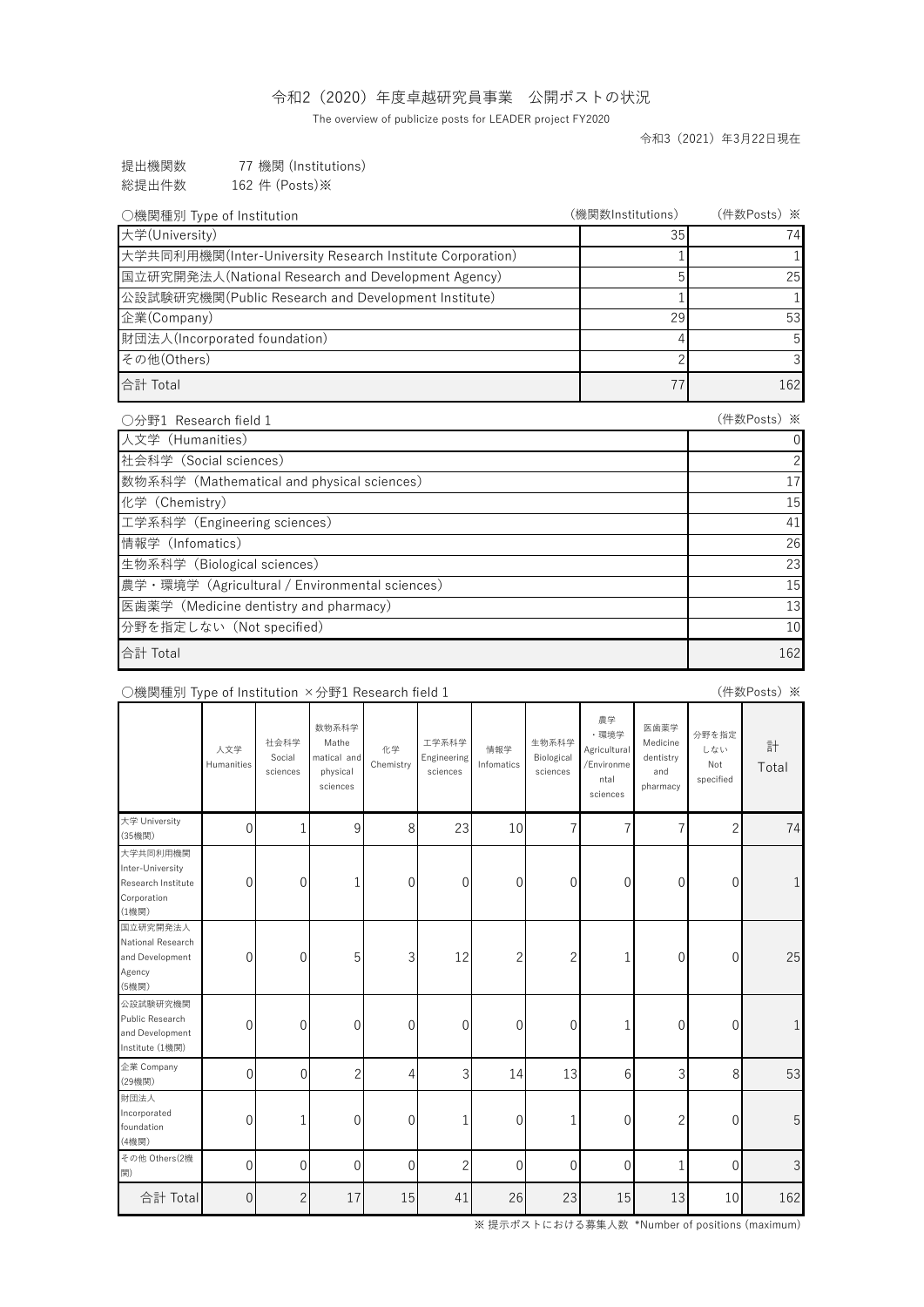|                  |                 |                                                         |                                |                                                         |                                                         |                                    |                                                                |                                                                                                           |                                             | 令和 3 (2021)年3月22日 現在              |
|------------------|-----------------|---------------------------------------------------------|--------------------------------|---------------------------------------------------------|---------------------------------------------------------|------------------------------------|----------------------------------------------------------------|-----------------------------------------------------------------------------------------------------------|---------------------------------------------|-----------------------------------|
| 公募番号<br>Post No. | 機関名             | Institution                                             | 機関種別<br>Type of<br>Institution | 分野名 1<br>Research field 1                               | 分野名2<br>Research field 2                                | 分野名3<br>Research field 3           | 職種<br>Job type                                                 | 勤務形態<br>Employment status                                                                                 | 募集人数<br>Number of<br>positions<br>(maximum) | 機関への<br>事前連絡の要否<br>Advance notice |
| 1 A0301          | 室蘭工業大学          | Muroran Institute of<br>Technology                      | 大学(University)                 | 工学系科学<br>(Engineering<br>sciences)                      |                                                         |                                    | 助教 (Assistant<br>Professor)                                    | その他任期付<br>(other certain<br>fixed-term<br>employment)                                                     | $\overline{c}$                              | 不要<br>(Unnecessary)               |
| 2 A0302          | 室蘭工業大学          | Muroran Institute of<br>Technology                      | 大学(University)                 | 情報学<br>(Informatics)                                    |                                                         |                                    | その他 (Others)                                                   | その他任期付<br>(other certain<br>fixed-term<br>employment)                                                     | $\overline{c}$                              | 不要<br>(Unnecessary)               |
| 3 A0701          | 国立大学法人北見工業大学    | Kitami Institute of<br>Technology                       | 大学(University)                 | 工学系科学<br>(Engineering<br>sciences)                      | 情報学<br>(Informatics)                                    |                                    | 助教 (Assistant<br>Professor)                                    | その他任期付<br>(other certain<br>fixed-term<br>employment)                                                     | $\mathbf{1}$                                | 不要<br>(Unnecessary)               |
| 4 A0702          | 国立大学法人北見工業大学    | Kitami Institute of<br>Technology                       | 大学(University)                 | 生物系科学<br>(Biological<br>sciences)                       | 農学・環境学<br>(Agricultural /<br>Environmental<br>sciences) |                                    | 助教 (Assistant<br>Professor)                                    | その他任期付<br>(other certain<br>fixed-term<br>employment)                                                     |                                             | 不要<br>(Unnecessary)               |
| 5 A1001          | 国立大学法人東北大学      | Tohoku University                                       | 大学(University)                 | 工学系科学<br>(Engineering<br>sciences)                      | 数物系科学<br>(Mathematical<br>and physical<br>sciences)     | 化学<br>(Chemistry)                  | 准教授<br>(Associate<br>Professor)                                | テニュアトラック<br>雇用(tenure-<br>tracking<br>employment)                                                         | $\mathbf{1}$                                | 要 (Necessary)                     |
| 6 A1002          | 国立大学法人東北大学      | Tohoku University                                       | 大学(University)                 | 工学系科学<br>(Engineering<br>sciences)                      |                                                         |                                    | 助教 (Assistant<br>Professor)                                    | その他任期付<br>(other certain<br>fixed-term<br>employment)                                                     | $\mathbf{1}$                                | 要 (Necessary)                     |
| 7 A1003          | 国立大学法人東北大学      | Tohoku University                                       | 大学(University)                 | 分野を指定しない<br>(Not specified)                             |                                                         |                                    | 助教 (Assistant<br>Professor)                                    | テニュアトラック<br>雇用(tenure-<br>tracking<br>employment)                                                         | $\overline{c}$                              | 不要<br>(Unnecessary)               |
| 8 A1201          | 国立大学法人秋田大学      | Akita University                                        | 大学(University)                 | 医歯薬学<br>(Medicine<br>dentistry and<br>pharmacy)         |                                                         |                                    | 助教 (Assistant<br>Professor)                                    | 無期雇用<br>(tenure.<br>indefinite-term<br>employment)                                                        |                                             | 不要<br>(Unnecessary)               |
| 9 A1202          | 国立大学法人秋田大学      | Akita University                                        | 大学(University)                 | 情報学<br>(Informatics)                                    |                                                         |                                    | 助教 (Assistant<br>Professor)                                    | 無期雇用<br>(tenure,<br>indefinite-term<br>employment)                                                        | $\overline{1}$                              | 不要<br>(Unnecessary)               |
| 10 A1601         | 国立大学法人筑波大学      | University of Tsukuba                                   | 大学(University)                 | 農学・環境学<br>(Agricultural /<br>Environmental<br>sciences) | 生物系科学<br>(Biological<br>sciences)                       | 情報学<br>(Informatics)               | 助教 (Assistant<br>Professor)                                    | テニュアトラック<br>雇用(tenure-<br>tracking<br>employment)                                                         |                                             | 1要 (Necessary)                    |
| 11 A1602         | 国立大学法人筑波大学      | University of Tsukuba                                   | 大学(University)                 | 医歯薬学<br>(Medicine<br>dentistry and<br>pharmacy)         | 社会科学 (Social<br>sciences)                               | 分野を指定しない<br>(Not specified)        | 助教 (Assistant<br>Professor)                                    | テニュアトラック<br>雇用(tenure-<br>tracking<br>employment)                                                         |                                             | 不要<br>(Unnecessary)               |
| 12 A1901         | 国立大学法人群馬大学      | Gunma University                                        | 大学(University                  | 農学・環境学<br>(Agricultural /<br>Environmental<br>sciences) |                                                         |                                    | 講師 (Lecturer)<br>助教 (Assistant<br>Professor)                   | テニュアトラック<br>雇用(tenure-<br>tracking<br>employment)                                                         | $\mathbf{1}$                                | 不要<br>(Unnecessary)               |
| 13 A2001         | 国立大学法人 埼玉大学     | Saitama University                                      | 大学(University)                 | 数物系科学<br>(Mathematical<br>and physical<br>sciences)     |                                                         |                                    | 助教(Assistant<br>Professor)                                     | テニュアトラック<br>雇用 (tenure-<br>tracking<br>employment)                                                        |                                             | 1要 (Necessary)                    |
| 14 A2201         | 国立大学法人東京大学      | The University of Tokyo 大学(University)                  |                                | 数物系科学<br>(Mathematical<br>and physical<br>sciences)     |                                                         |                                    | 助教 (Assistant<br>Professor)                                    | その他任期付<br>(other certain<br>fixed-term<br>employment)                                                     |                                             | 1要 (Necessary)                    |
| 15 A2202         | 国立大学法人東京大学      | The University of Tokyo 大学(University)                  |                                | 生物系科学<br>(Biological<br>sciences)                       | 医歯薬学<br>(Medicine<br>dentistry and<br>pharmacy)         |                                    | 助教 (Assistant<br>Professor)                                    | 無期雇用<br>(tenure,<br>indefinite-term<br>employment)                                                        | $\mathbf{1}$                                | 不要<br>(Unnecessary)               |
| 16 A2203         | 国立大学法人東京大学      | The University of Tokyo 大学(University)                  |                                | 化学<br>(Chemistry)                                       |                                                         |                                    | 助教 (Assistant<br>Professor)                                    | その他任期付<br>(other certain<br>fixed-term<br>employment)                                                     | $\overline{1}$                              | 不要<br>(Unnecessary)               |
| 17 A2204         | 国立大学法人東京大学      | The University of Tokyo 大学(University)                  |                                | 数物系科学<br>(Mathematical<br>and physical<br>sciences)     |                                                         |                                    | 助教 (Assistant<br>Professor)                                    | 無期雇用<br>(tenure,<br>indefinite-term<br>employment)                                                        | $\mathbf{1}$                                | 不要<br>(Unnecessary)               |
| 18 A2301         | 国立大学法人 東京医科歯科大学 | TOKYO MEDICAL AND<br><b>DENTAL UNIVERSITY</b>           | 大学(University)                 | 医歯薬学<br>(Medicine<br>dentistry and<br>pharmacy)         |                                                         |                                    | 助教 (Assistant<br>Professor)                                    | テニュアトラック<br>雇用 (tenure-<br>tracking<br>employment)                                                        | $\mathbf{1}$                                | 要 (Necessary)                     |
| 19 A2801         | 国立大学法人東京工業大学    | Tokyo Institute of<br>Technology                        | 大学(University)                 | 生物系科学<br>(Biological<br>sciences)                       | 化学<br>(Chemistry)                                       | 工学系科学<br>(Engineering<br>sciences) | 講師 (Lecturer)                                                  | テニュアトラック<br>雇用(tenure-<br>tracking<br>employment)                                                         | $\mathbf{1}$                                | 不要<br>(Unnecessary)               |
| 20 A2901         | 東京海洋大学          | Tokyo University of<br>Marine Science and<br>Technology | 大学(University                  | 農学・環境学<br>(Agricultural /<br>Environmental<br>sciences) | 社会科学 (Social<br>sciences)                               |                                    | 准教授<br>(Associate<br>Professor),助教<br>(Assistant<br>Professor) | 無期雇用<br>(tenure,<br>indefinite-term<br>employment),テ<br>ニュアトラック雇<br>用 (tenure-<br>tracking<br>employment) | 1                                           | 不要<br>(Unnecessary)               |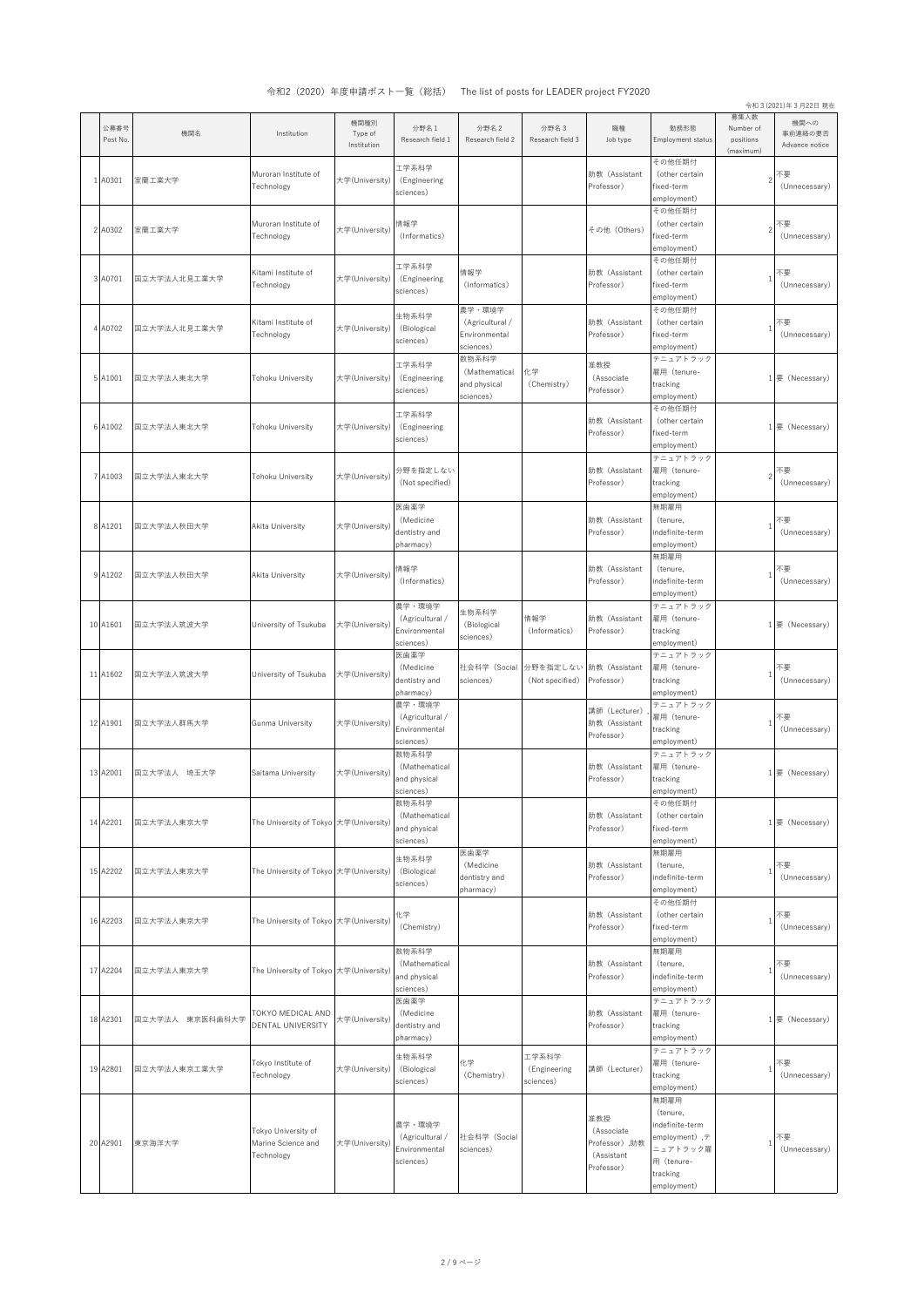|                  |                |                                                 |                                |                                                         |                                                     |                                    |                                                                 |                                                                                                           |                                             | 令和 3 (2021)年3月22日 現在              |
|------------------|----------------|-------------------------------------------------|--------------------------------|---------------------------------------------------------|-----------------------------------------------------|------------------------------------|-----------------------------------------------------------------|-----------------------------------------------------------------------------------------------------------|---------------------------------------------|-----------------------------------|
| 公募番号<br>Post No. | 機関名            | Institution                                     | 機関種別<br>Type of<br>Institution | 分野名1<br>Research field 1                                | 分野名2<br>Research field 2                            | 分野名3<br>Research field 3           | 職種<br>Job type                                                  | 勤務形態<br>Employment status                                                                                 | 募集人数<br>Number of<br>positions<br>(maximum) | 機関への<br>事前連絡の要否<br>Advance notice |
| 21 A3101         | 国立大学法人 電気通信大学  | The University of<br>Electro-<br>communications | 大学(University)                 | 工学系科学<br>(Engineering<br>sciences)                      | 数物系科学<br>(Mathematical<br>and physical<br>sciences) | 情報学<br>(Informatics)               | 准教授<br>(Associate<br>Professor),助教<br>(Assistant<br>Professor)  | 無期雇用<br>(tenure,<br>indefinite-term<br>employment),テ<br>ニュアトラック雇<br>用 (tenure-<br>tracking<br>employment) |                                             | 1要 (Necessary)                    |
| 22 A3102         | 国立大学法人 電気通信大学  | The University of<br>Electro-<br>communications | 大学(University)                 | 工学系科学<br>(Engineering<br>sciences)                      | 情報学<br>(Informatics)                                |                                    | 助教 (Assistant<br>Professor)                                     | テニュアトラック<br>雇用 (tenure-<br>tracking<br>employment)                                                        |                                             | 1要 (Necessary)                    |
| 23 A3103         | 国立大学法人 電気通信大学  | The University of<br>Electro-<br>communications | 大学(University)                 | 生物系科学<br>(Biological<br>sciences)                       | 情報学<br>(Informatics)                                | 化学<br>(Chemistry)                  | 助教 (Assistant<br>Professor)                                     | テニュアトラック<br>雇用 (tenure-<br>tracking<br>employment)                                                        |                                             | 1要 (Necessary)                    |
| 24 A3104         | 国立大学法人 電気通信大学  | The University of<br>Electro-<br>communications | 大学(University)                 | 工学系科学<br>(Engineering<br>sciences)                      | 社会科学 (Social<br>sciences)                           | 情報学<br>(Informatics)               | 助教(Assistant<br>Professor)                                      | テニュアトラック<br>雇用(tenure-<br>tracking<br>employment)                                                         |                                             | 1要 (Necessary)                    |
| 25 A3105         | 国立大学法人 電気通信大学  | The University of<br>Electro-<br>Communications | 大学(University)                 | 情報学<br>(Informatics)                                    |                                                     |                                    | 助教(Assistant<br>Professor)                                      | テニュアトラック<br>雇用 (tenure-<br>tracking<br>employment)                                                        |                                             | 1要 (Necessary)                    |
| 26 A3301         | 国立大学法人横浜国立大学   | Yokohama National<br>University                 | 大学(University)                 | 工学系科学<br>(Engineering<br>sciences)                      |                                                     |                                    | 准教授<br>(Associate<br>Professor) ,助教<br>(Assistant<br>Professor) | テニュアトラック<br>雇用 (tenure-<br>tracking<br>employment)                                                        | 1                                           | 不要<br>(Unnecessary)               |
| 27 A3401         | 国立大学法人新潟大学     | Niigata University                              | 大学(University)                 | 農学・環境学<br>(Agricultural /<br>Environmental<br>sciences) |                                                     |                                    | 助教 (Assistant<br>Professor)                                     | テニュアトラック<br>雇用 (tenure-<br>tracking<br>employment)                                                        | 1                                           | 不要<br>(Unnecessary)               |
| 28 A3501         | 国立大学法人長岡技術科学大学 | Nagaoka University of<br>Technology             | 大学(University)                 | 工学系科学<br>(Engineering<br>sciences)                      |                                                     |                                    | その他 (Others)                                                    | テニュアトラック<br>雇用(tenure-<br>tracking<br>employment)                                                         | 1                                           | 不要<br>(Unnecessary)               |
| 29 A3701         | 富山大学           | University of Toyama                            | 大学(University)                 | 医歯薬学<br>(Medicine<br>dentistry and<br>pharmacy)         | 生物系科学<br>(Biological<br>sciences)                   |                                    | 助教 (Assistant<br>Professor)                                     | その他任期付<br>(other certain<br>fixed-term<br>employment)                                                     |                                             | 1要 (Necessary)                    |
| 30 A3801         | 金沢大学           | Kanazawa University                             | 大学(University)                 | 社会科学(Social<br>sciences)                                | 情報学<br>(Informatics)                                | 工学系科学<br>(Engineering<br>sciences) | 准教授<br>(Associate<br>Professor) ,助教<br>(Assistant<br>Professor) | テニュアトラック<br>雇用 (tenure-<br>tracking<br>employment)                                                        |                                             | 1要 (Necessary)                    |
| 31 A3802         | 金沢大学           | Kanazawa University                             | 大学(University)                 | 数物系科学<br>(Mathematical<br>and physical<br>sciences)     |                                                     |                                    | 准教授<br>(Associate<br>Professor) ,助教<br>(Assistant<br>Professor) | テニュアトラック<br>雇用 (tenure-<br>tracking<br>employment)                                                        |                                             | 1要 (Necessary)                    |
| 32 A3803         | 金沢大学           | Kanazawa University                             | 大学(University)                 | 化学<br>(Chemistry)                                       |                                                     |                                    | 助教(Assistant<br>Professor)                                      | テニュアトラック<br>雇用 (tenure-<br>tracking<br>employment)                                                        |                                             | 1要 (Necessary)                    |
| 33 A3804         | 金沢大学           | Kanazawa University                             | 大学(University)                 | 工学系科学<br>(Engineering<br>sciences)                      |                                                     |                                    | 准教授<br>(Associate<br>Professor),助教<br>(Assistant<br>Professor)  | テニュアトラック<br>雇用 (tenure-<br>tracking<br>employment)                                                        |                                             | 1 要 (Necessary)                   |
| 34 A3805         | 金沢大学           | The University of<br>Kanazawa                   | 大学(University)                 | 数物系科学<br>(Mathematical<br>and physical<br>sciences)     |                                                     |                                    | 准教授<br>(Associate<br>Professor) ,助教<br>(Assistant<br>Professor) | テニュアトラック<br>雇用 (tenure-<br>tracking<br>employment)                                                        |                                             | 1要 (Necessary)                    |
| 35 A4001         | 国立大学法人 山梨大学    | University of<br>Yamanashi                      | 大学(University)                 | 化学<br>(Chemistry)                                       | 工学系科学<br>(Engineering<br>sciences)                  | 分野を指定しない<br>(Not specified)        | その他 (Others)                                                    | テニュアトラック<br>雇用 (tenure-<br>tracking<br>employment)                                                        | 1                                           | 不要<br>(Unnecessary)               |
| 36 A4101         | 国立大学法人信州大学     | Shinshu University                              | 大学(University)                 | 化学<br>(Chemistry)                                       |                                                     |                                    | 助教(Assistant<br>Professor)                                      | テニュアトラック<br>雇用 (tenure-<br>tracking<br>employment)                                                        |                                             | 1要 (Necessary)                    |
| 37 A4102         | 国立大学法人信州大学     | Shinshu University                              | 大学(University)                 | 工学系科学<br>(Engineering<br>sciences)                      |                                                     |                                    | 助教 (Assistant<br>Professor)                                     | テニュアトラック<br>雇用(tenure-<br>tracking<br>employment)                                                         |                                             | 1要 (Necessary)                    |
| 38 A4103         | 国立大学法人信州大学     | Shinshu University                              | 大学(University)                 | 化学<br>(Chemistry)                                       |                                                     |                                    | 助教(Assistant<br>Professor)                                      | テニュアトラック<br>雇用(tenure-<br>tracking<br>employment)                                                         |                                             | 1要 (Necessary)                    |
| 39 A4104         | 国立大学法人信州大学     | Shinshu University                              | 大学(University)                 | 工学系科学<br>(Engineering<br>sciences)                      |                                                     |                                    | 助教 (Assistant<br>Professor)                                     | テニュアトラック<br>雇用(tenure-<br>tracking<br>employment)                                                         |                                             | 1要 (Necessary)                    |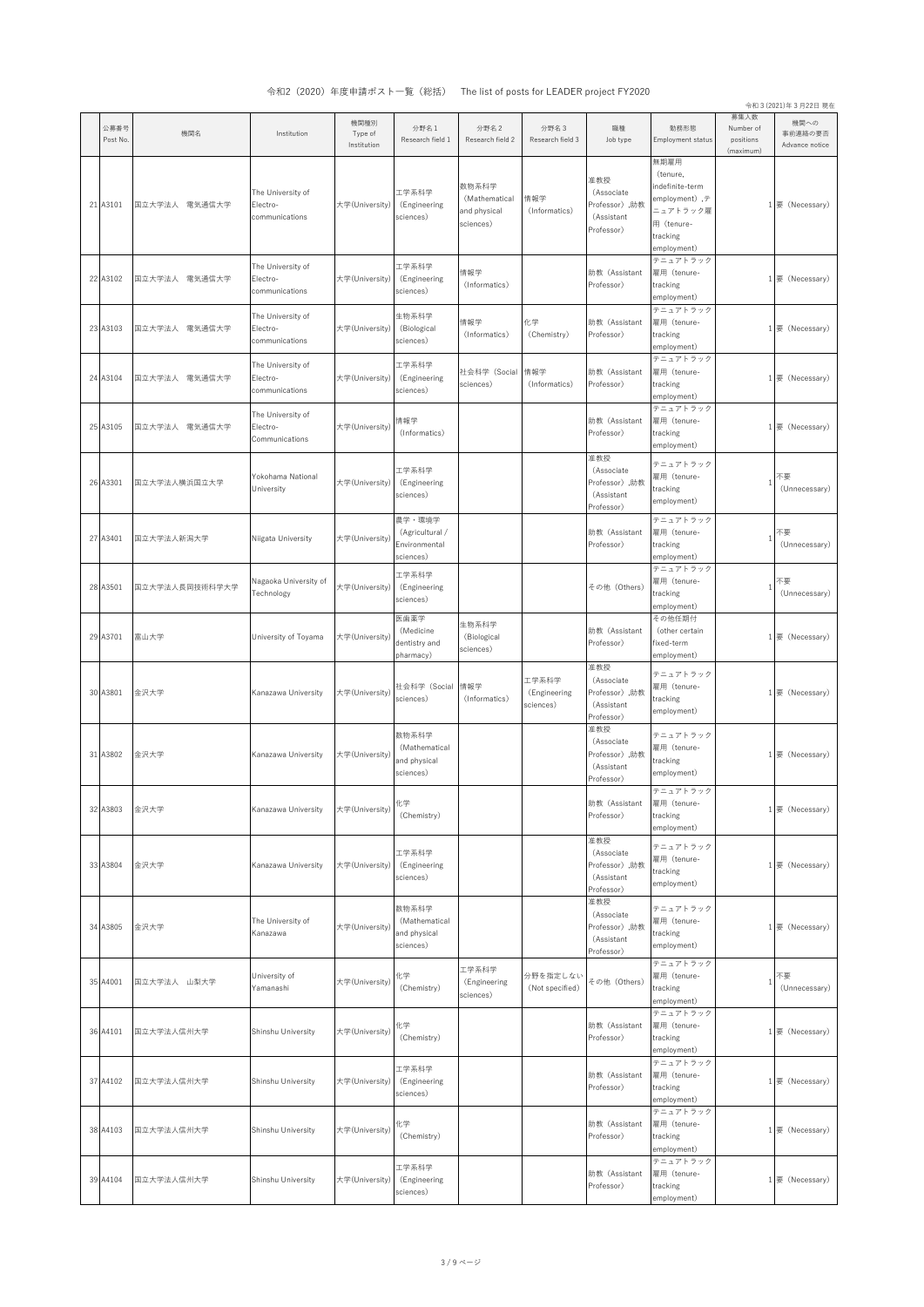|                  |                           |                                                                                    |                                |                                                         |                                                         |                                                     |                                 |                                                       |                                             | 令和 3 (2021)年3月22日 現在              |
|------------------|---------------------------|------------------------------------------------------------------------------------|--------------------------------|---------------------------------------------------------|---------------------------------------------------------|-----------------------------------------------------|---------------------------------|-------------------------------------------------------|---------------------------------------------|-----------------------------------|
| 公募番号<br>Post No. | 機関名                       | Institution                                                                        | 機関種別<br>Type of<br>Institution | 分野名1<br>Research field 1                                | 分野名2<br>Research field 2                                | 分野名3<br>Research field 3                            | 職種<br>Job type                  | 勤務形態<br>Employment status                             | 募集人数<br>Number of<br>positions<br>(maximum) | 機関への<br>事前連絡の要否<br>Advance notice |
| 40 A4105         | 国立大学法人信州大学                | Shinshu University                                                                 | 大学(University)                 | 生物系科学<br>(Biological<br>sciences)                       | 農学・環境学<br>(Agricultural /<br>Environmental<br>sciences) | 工学系科学<br>(Engineering<br>sciences)                  | 准教授<br>(Associate<br>Professor) | 無期雇用<br>(tenure,<br>indefinite-term<br>employment)    | $\mathbf{1}$                                | 要 (Necessary)                     |
| 41 A4201         | 国立大学法人東海大学機構 岐阜<br>大学     | Gifu University                                                                    | 大学(University)                 | 数物系科学<br>(Mathematical<br>and physical<br>sciences)     |                                                         |                                                     | 准教授<br>(Associate<br>Professor) | 無期雇用<br>(tenure,<br>indefinite-term<br>employment)    |                                             | 1要 (Necessary)                    |
| 42 A4202         | 国立大学法人東海大学機構 岐阜<br>大学     | Gifu University                                                                    | 大学(University)                 | 工学系科学<br>(Engineering<br>sciences)                      | 農学・環境学<br>(Agricultural /<br>Environmental<br>sciences) |                                                     | 准教授<br>(Associate<br>Professor) | 無期雇用<br>(tenure,<br>indefinite-term<br>employment)    | $\mathbf{1}$                                | 不要<br>(Unnecessary)               |
| 43 A4203         | 国立大学法人東海大学機構 岐阜<br>大学     | <b>GIFU University</b>                                                             | 大学(University)                 | 工学系科学<br>(Engineering<br>sciences)                      |                                                         |                                                     | 准教授<br>(Associate<br>Professor) | 無期雇用<br>(tenure,<br>indefinite-term<br>employment)    | $\mathbf{1}$                                | 不要<br>(Unnecessary)               |
| 44 A4301         | 静岡大学                      | Shizuoka University                                                                | 大学(University)                 | 農学・環境学<br>(Agricultural /<br>Environmental<br>sciences) |                                                         |                                                     | 助教 (Assistant<br>Professor)     | テニュアトラック<br>雇用(tenure-<br>tracking<br>employment)     | $\mathbf{1}$                                | 不要<br>(Unnecessary)               |
| 45 A4501         | 国立大学法人東海国立大学機構<br>(名古屋大学) | Tokai National Higher<br>Education and<br>Research System,<br>NAGOYA University    | 大学(University)                 | 農学・環境学<br>(Agricultural /<br>Environmental<br>sciences) |                                                         |                                                     | 助教 (Assistant<br>Professor)     | テニュアトラック<br>雇用 (tenure-<br>tracking<br>employment)    | $\mathbf{1}$                                | 要 (Necessary)                     |
| 46 A4502         | 国立大学法人東海国立大学機構<br>(名古屋大学) | Tokai National Higher<br>Education and<br>Research<br>System(Nagoya<br>University) | 大学(University)                 | 工学系科学<br>(Engineering<br>sciences)                      | 化学<br>(Chemistry)                                       | 数物系科学<br>(Mathematical<br>and physical<br>sciences) | 准教授<br>(Associate<br>Professor) | 無期雇用<br>(tenure,<br>indefinite-term<br>employment)    | $\overline{1}$                              | 不要<br>(Unnecessary)               |
| 47 A4801         | 国立大学法人豊橋技術科学大学            | Toyohashi University<br>of Technology】                                             | 大学(University)                 | 情報学<br>(Informatics)                                    |                                                         |                                                     | 准教授<br>(Associate<br>Professor) | テニュアトラック<br>雇用 (tenure-<br>tracking<br>employment)    | $\mathbf{1}$                                | 要 (Necessary)                     |
| 48 A4802         | 国立大学法人豊橋技術科学大学            | Toyohashi University<br>of Technology】                                             | 大学(University)                 | 工学系科学<br>(Engineering<br>sciences)                      |                                                         |                                                     | 准教授<br>(Associate<br>Professor) | テニュアトラック<br>雇用 (tenure-<br>tracking<br>employment)    |                                             | 1要 (Necessary)                    |
| 49 A5201         | 国立大学法人京都大学                | Kyoto University                                                                   | 大学(University)                 | 数物系科学<br>(Mathematical<br>and physical<br>sciences)     | 工学系科学<br>(Engineering<br>sciences)                      | 社会科学(Social<br>sciences)                            | その他(Others)                     | テニュアトラック<br>雇用(tenure-<br>tracking<br>employment)     | 1                                           | 要 (Necessary)                     |
| 50 A5202         | 国立大学法人京都大学                | Kyoto University                                                                   | 大学(University)                 | 医歯薬学<br>(Medicine<br>dentistry and<br>pharmacy)         |                                                         |                                                     | その他 (Others)                    | テニュアトラック<br>雇用(tenure-<br>tracking<br>employment)     |                                             | 1要 (Necessary)                    |
| 51 A5203         | 国立大学法人京都大学                | Kyoto University                                                                   | 大学(University)                 | 情報学<br>(Informatics)                                    | 工学系科学<br>(Engineering<br>sciences)                      | 分野を指定しない<br>(Not specified)                         | その他 (Others)                    | テニュアトラック<br>雇用(tenure-<br>tracking<br>employment)     |                                             | 1要 (Necessary)                    |
| 52 A5204         | 国立大学法人京都大学                | Kyoto University                                                                   | 大学(University)                 | 生物系科学<br>(Biological<br>sciences)                       | 医歯薬学<br>(Medicine<br>dentistry and<br>pharmacy)         |                                                     | その他 (Others)                    | テニュアトラック<br>雇用 (tenure-<br>tracking<br>employment)    | $\mathbf{1}$                                | 不要<br>(Unnecessary)               |
| 53 A5205         | 国立大学法人京都大学                | Kyoto University                                                                   | 大学(University)                 | 工学系科学<br>(Engineering<br>sciences)                      |                                                         |                                                     | 助教 (Assistant<br>Professor)     | テニュアトラック<br>雇用 (tenure-<br>tracking<br>employment)    | $\overline{1}$                              | 不要<br>(Unnecessary)               |
| 54 A5401         | 国立大学法人 京都工芸繊維大学           | Kyoto Institute of<br>Technology                                                   | 大学(University)                 | 化学<br>(Chemistry)                                       | 数物系科学<br>(Mathematical<br>and physical<br>sciences)     |                                                     | 助教 (Assistant<br>Professor)     | テニュアトラック<br>雇用 (tenure-<br>tracking<br>employment)    | $\overline{1}$                              | 不要<br>(Unnecessary)               |
| 55 A5402         | 国立大学法人 京都工芸繊維大学           | Kyoto Institute of<br>Technology                                                   | 大学(University)                 | 情報学<br>(Informatics)                                    | 工学系科学<br>(Engineering<br>sciences)                      | 数物系科学<br>(Mathematical<br>and physical<br>sciences) | 助教(Assistant<br>Professor)      | テニュアトラック<br>雇用 (tenure-<br>tracking<br>employment)    | $\overline{1}$                              | 不要<br>(Unnecessary)               |
| 56 A5501         | 国立大学法人大阪大学                | Osaka University                                                                   | 大学(University)                 | 情報学<br>(Informatics)                                    | 工学系科学<br>(Engineering<br>sciences)                      |                                                     | 助教 (Assistant<br>Professor)     | 無期雇用<br>(tenure,<br>indefinite-term<br>employment)    |                                             | 1要 (Necessary)                    |
| 57 A5502         | 国立大学法人大阪大学                | Osaka University                                                                   | 大学(University)                 | 医歯薬学<br>(Medicine<br>dentistry and<br>pharmacy)         |                                                         |                                                     | その他 (Others)                    | その他任期付<br>(other certain<br>fixed-term<br>employment) | $\mathbf{1}$                                | 不要<br>(Unnecessary)               |
| 58 A5503         | 国立大学法人大阪大学                | Osaka University                                                                   | 大学(University)                 | 工学系科学<br>(Engineering<br>sciences)                      | 化学<br>(Chemistry)                                       |                                                     | 助教 (Assistant<br>Professor)     | 無期雇用<br>(tenure,<br>indefinite-term<br>employment)    | $\mathbf{1}$                                | 不要<br>(Unnecessary)               |
| 59 A5801         | 国立大学法人神戸大学                | Kobe University                                                                    | 大学(University)                 | 数物系科学<br>(Mathematical<br>and physical<br>sciences)     | 工学系科学<br>(Engineering<br>sciences)                      | 情報学<br>(Informatics)                                | 助教 (Assistant<br>Professor)     | テニュアトラック<br>雇用 (tenure-<br>tracking<br>employment)    | $\mathbf{1}$                                | 要 (Necessary)                     |
| 60 A6501         | 広島大学                      | Hiroshima University                                                               | 大学(University)                 | 工学系科学<br>(Engineering<br>sciences)                      | 化学<br>(Chemistry)                                       |                                                     | 助教 (Assistant<br>Professor)     | テニュアトラック<br>雇用 (tenure-<br>tracking<br>employment)    |                                             | 1要 (Necessary)                    |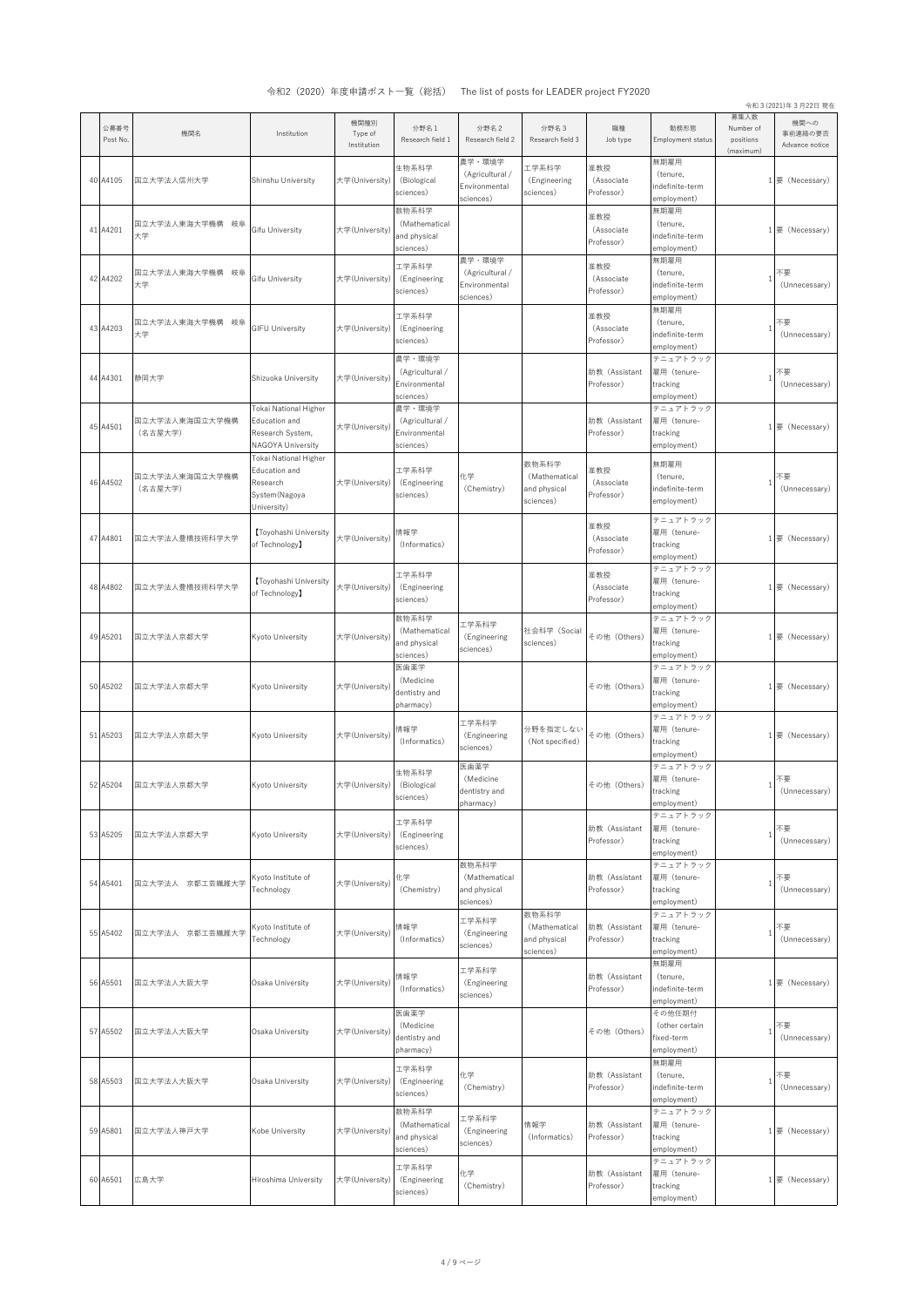|                  |               | 1) 4H 4 (4040) 구 (文 구 매 성 : 2 : 1                                                                         |                                                                            | 見 (心川ノ                                                  |                                                     | THE HOLDI POSIS TOP LEADER PROJECT TEDEO            |                                                                 |                                                    |                                             | 令和 3 (2021)年3月22日 現在              |
|------------------|---------------|-----------------------------------------------------------------------------------------------------------|----------------------------------------------------------------------------|---------------------------------------------------------|-----------------------------------------------------|-----------------------------------------------------|-----------------------------------------------------------------|----------------------------------------------------|---------------------------------------------|-----------------------------------|
| 公募番号<br>Post No. | 機関名           | Institution                                                                                               | 機関種別<br>Type of<br>Institution                                             | 分野名1<br>Research field 1                                | 分野名2<br>Research field 2                            | 分野名3<br>Research field 3                            | 職種<br>Job type                                                  | 動務形態<br>Employment status                          | 募集人数<br>Number of<br>positions<br>(maximum) | 機関への<br>事前連絡の要否<br>Advance notice |
| 61 A6502         | 広島大学          | Hiroshima University                                                                                      | 大学(University)                                                             | 医歯薬学<br>(Medicine<br>dentistry and<br>pharmacy)         |                                                     |                                                     | 助教 (Assistant<br>Professor)                                     | テニュアトラック<br>雇用 (tenure-<br>tracking<br>employment) |                                             | 1要 (Necessary)                    |
| 62 A6701         | 国立大学法人徳島大学    | Tokushima University                                                                                      | 大学(University)                                                             | 工学系科学<br>(Engineering<br>sciences)                      |                                                     |                                                     | その他 (Others)                                                    | テニュアトラック<br>雇用 (tenure-<br>tracking<br>employment) | -1                                          | (Unnecessary)                     |
| 63 A7701         | 国立大学法人熊本大学    | Kumamoto University                                                                                       | 大学(University)                                                             | 化学<br>(Chemistry)                                       |                                                     |                                                     | 准教授<br>(Associate<br>Professor)                                 | テニュアトラック<br>雇用 (tenure-<br>tracking<br>employment) |                                             | 1要 (Necessary)                    |
| 64 A7702         | 国立大学法人熊本大学    | Kumamoto University                                                                                       | 大学(University)                                                             | 化学<br>(Chemistry)                                       | 工学系科学<br>(Engineering<br>sciences)                  |                                                     | 助教 (Assistant<br>Professor)                                     | テニュアトラック<br>雇用 (tenure-<br>tracking<br>employment) |                                             | 1要 (Necessary)                    |
| 65 A7703         | 国立大学法人熊本大学    | Kumamoto University                                                                                       | 大学(University)                                                             | 生物系科学<br>(Biological<br>sciences)                       |                                                     |                                                     | 准教授<br>(Associate<br>Professor) ,講師<br>(Lecturer)               | テニュアトラック<br>雇用 (tenure-<br>tracking<br>employment) |                                             | 1要 (Necessary)                    |
| 66 A7901         | 国立大学法人 宮崎大学   | University of Miyazaki                                                                                    | 大学(University)                                                             | 工学系科学<br>(Engineering<br>sciences)                      |                                                     |                                                     | 助教 (Assistant<br>Professor)                                     | テニュアトラック<br>雇用 (tenure-<br>tracking<br>employment) |                                             | 1要 (Necessary)                    |
| 67 A7902         | 国立大学法人 宮崎大学   | University of Miyazaki                                                                                    | 大学(University)                                                             | 農学・環境学<br>(Agricultural /<br>Environmental<br>sciences) | 生物系科学<br>(Biological<br>sciences)                   |                                                     | 准教授<br>(Associate<br>Professor) ,助教<br>(Assistant<br>Professor) | テニュアトラック<br>雇用 (tenure-<br>tracking<br>employment) |                                             | 1要 (Necessary)                    |
| 68 B0101         | 大阪市立大学        | Osaka City University                                                                                     | 大学(University)                                                             | 情報学<br>(Informatics)                                    | 工学系科学<br>(Engineering<br>sciences)                  |                                                     | 准教授<br>(Associate<br>Professor)                                 | 無期雇用<br>(tenure,<br>indefinite-term<br>employment) |                                             | 1要 (Necessary)                    |
| 69 B0201         | 公立鳥取環境大学      | Tottori University of<br>Environmental Studies                                                            | 大学(University)                                                             | 情報学<br>(Informatics)                                    | 数物系科学<br>(Mathematical<br>and physical<br>sciences) |                                                     | 准教授<br>(Associate<br>Professor)                                 | テニュアトラック<br>雇用 (tenure-<br>tracking<br>employment) | -1                                          | 不要<br>(Unnecessary)               |
| 70 C0101         | 学校法人東海大学      | Tokai University                                                                                          | 大学(University)                                                             | 工学系科学<br>(Engineering<br>sciences)                      |                                                     |                                                     | 講師 (Lecturer)                                                   | テニュアトラック<br>雇用(tenure-<br>tracking<br>employment)  |                                             | 1要 (Necessary)                    |
| 71 C0201         | 学校法人学習院 学習院大学 | Gakushuin University                                                                                      | 大学(University)                                                             | 数物系科学<br>(Mathematical<br>and physical<br>sciences)     | 工学系科学<br>(Engineering<br>sciences)                  |                                                     | 准教授<br>(Associate<br>Professor) ,講師<br>(Lecturer)               | 無期雇用<br>(tenure,<br>indefinite-term<br>employment) | -1                                          | 不要<br>(Unnecessary)               |
| 72 D0101         | 高エネルギー加速器研究機構 | Inter-University<br>Research Institute<br>Corporation High<br>Energy Accelerator<br>Research Organization | 大学共同利用機<br>関(Inter-<br>University<br>Research<br>Institute<br>Corporation) | 数物系科学<br>(Mathematical<br>and physical<br>sciences)     |                                                     |                                                     | 助教 (Assistant<br>Professor)                                     | 無期雇用<br>(tenure,<br>indefinite-term<br>employment) |                                             | 不要<br>(Unnecessary)               |
| 73 E0101         | 物質・材料研究機構     | National Institute for<br>Materials Science<br>(NIMS)                                                     | 国立研究開発法<br>人(National<br>Research and<br>Development<br>Agency)            | 工学系科学<br>(Engineering<br>sciences)                      | 数物系科学<br>(Mathematical<br>and physical<br>sciences) | 化学<br>(Chemistry)                                   | その他 (Others)                                                    | 無期雇用<br>(tenure,<br>indefinite-term<br>employment) |                                             | 1要 (Necessary)                    |
| 74 E0102         | 物質・材料研究機構     | National Institute for<br>Materials Science<br>(NIMS)                                                     | 国立研究開発法<br>人(National<br>Research and<br>Development<br>Agency)            | 工学系科学<br>(Engineering<br>sciences)                      | 数物系科学<br>(Mathematical<br>and physical<br>sciences) | 化学<br>(Chemistry)                                   | その他 (Others)                                                    | 無期雇用<br>(tenure,<br>indefinite-term<br>employment) |                                             | 1要 (Necessary)                    |
| 75 E0103         | 物質·材料研究機構     | National Institute for<br>Materials Science<br>(NIMS)                                                     | 国立研究開発法<br>人(National<br>Research and<br>Development<br>Agency)            | 工学系科学<br>(Engineering<br>sciences)                      | 化学<br>(Chemistry)                                   | 数物系科学<br>(Mathematical<br>and physical<br>sciences) | その他 (Others)                                                    | 無期雇用<br>(tenure,<br>indefinite-term<br>employment) |                                             | 1要 (Necessary)                    |
| 76 E0104         | 物質・材料研究機構     | National Institute for<br>Materials Science<br>(NIMS)                                                     | 国立研究開発法<br>人(National<br>Research and<br>Development<br>Agency)            | 工学系科学<br>(Engineering<br>sciences)                      | 化学<br>(Chemistry)                                   | 数物系科学<br>(Mathematical<br>and physical<br>sciences) | その他 (Others)                                                    | 無期雇用<br>(tenure,<br>indefinite-term<br>employment) |                                             | 1要 (Necessary)                    |
| 77 E0105         | 物質・材料研究機構     | National Institute for<br>Materials Science<br>(NIMS)                                                     | 国立研究開発法<br>人(National<br>Research and<br>Development<br>Agency)            | 工学系科学<br>(Engineering<br>sciences)                      | 数物系科学<br>(Mathematical<br>and physical<br>sciences) | 化学<br>(Chemistry)                                   | その他 (Others)                                                    | 無期雇用<br>(tenure,<br>indefinite-term<br>employment) |                                             | 1要 (Necessary)                    |
| 78 E0106         | 物質·材料研究機構     | National Institute for<br>Materials Science<br>(NIMS)                                                     | 国立研究開発法<br>人(National<br>Research and<br>Development<br>Agency)            | 工学系科学<br>(Engineering<br>sciences)                      | 数物系科学<br>(Mathematical<br>and physical<br>sciences) | 化学<br>(Chemistry)                                   | その他 (Others)                                                    | 無期雇用<br>(tenure,<br>indefinite-term<br>employment) |                                             | 1要 (Necessary)                    |
| 79 E0107         | 物質・材料研究機構     | National Institute for<br>Materials Science<br>(NIMS)                                                     | 国立研究開発法<br>人(National<br>Research and<br>Development<br>Agency)            | 工学系科学<br>(Engineering<br>sciences)                      | 化学<br>(Chemistry)                                   | 数物系科学<br>(Mathematical<br>and physical<br>sciences) | その他 (Others)                                                    | 無期雇用<br>(tenure,<br>indefinite-term<br>employment) |                                             | 1要 (Necessary)                    |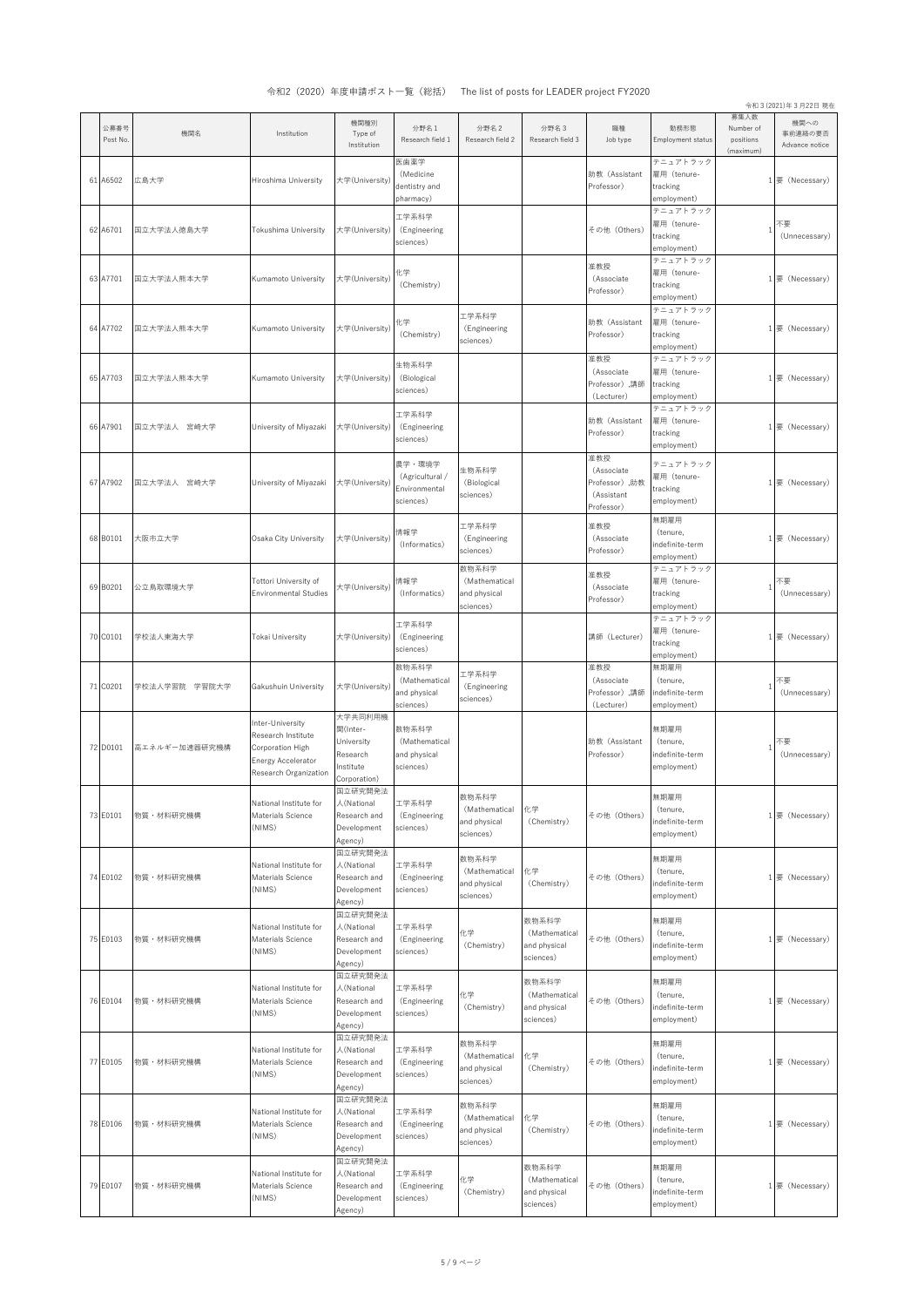|                  |                               |                                                                                 |                                                                 |                                                         |                                                         |                                    |                             |                                                       |                                             | 令和 3 (2021)年3月22日 現在              |
|------------------|-------------------------------|---------------------------------------------------------------------------------|-----------------------------------------------------------------|---------------------------------------------------------|---------------------------------------------------------|------------------------------------|-----------------------------|-------------------------------------------------------|---------------------------------------------|-----------------------------------|
| 公募番号<br>Post No. | 機関名                           | Institution                                                                     | 機関種別<br>Type of<br>Institution                                  | 分野名1<br>Research field 1                                | 分野名2<br>Research field 2                                | 分野名3<br>Research field 3           | 職種<br>Job type              | 勤務形態<br>Employment status                             | 募集人数<br>Number of<br>positions<br>(maximum) | 機関への<br>事前連絡の要否<br>Advance notice |
| 80 E0108         | 物質·材料研究機構                     | National Institute for<br>Materials Science<br>(NIMS)                           | 国立研究開発法<br>人(National<br>Research and<br>Development<br>Agency) | 数物系科学<br>(Mathematical<br>and physical<br>sciences)     | 化学<br>(Chemistry)                                       | 工学系科学<br>(Engineering<br>sciences) | その他 (Others)                | 無期雇用<br>(tenure,<br>indefinite-term<br>employment)    |                                             | 1要 (Necessary)                    |
| 81 E0109         | 物質・材料研究機構                     | National Institute for<br>Materials Science<br>(NIMS)                           | 国立研究開発法<br>人(National<br>Research and<br>Development<br>Agency) | 数物系科学<br>(Mathematical<br>and physical<br>sciences)     | 化学<br>(Chemistry)                                       | 工学系科学<br>(Engineering<br>sciences) | その他 (Others)                | 無期雇用<br>(tenure,<br>indefinite-term<br>employment)    |                                             | 1要 (Necessary)                    |
| 82 E0110         | 物質・材料研究機構                     | National Institute for<br>Materials Science<br>(NIMS)                           | 国立研究開発法<br>人(National<br>Research and<br>Development<br>Agency) | 化学<br>(Chemistry)                                       | 数物系科学<br>(Mathematical<br>and physical<br>sciences)     | 工学系科学<br>(Engineering<br>sciences) | その他 (Others)                | 無期雇用<br>(tenure,<br>indefinite-term<br>employment)    |                                             | 1要 (Necessary)                    |
| 83 E0111         | 物質·材料研究機構                     | National Institute for<br>Materials Science<br>(NIMS)                           | 国立研究開発法<br>人(National<br>Research and<br>Development<br>Agency) | 情報学<br>(Informatics)                                    | 数物系科学<br>(Mathematical<br>and physical<br>sciences)     | 工学系科学<br>(Engineering<br>sciences) | その他 (Others)                | 無期雇用<br>(tenure,<br>indefinite-term<br>employment)    |                                             | 1要 (Necessary)                    |
| 84 E0112         | 物質・材料研究機構                     | National Institute for<br>Materials Science<br>(NIMS)                           | 国立研究開発法<br>人(National<br>Research and<br>Development<br>Agency) | 情報学<br>(Informatics)                                    | 数物系科学<br>(Mathematical<br>and physical<br>sciences)     | 工学系科学<br>(Engineering<br>sciences) | その他 (Others)                | 無期雇用<br>(tenure,<br>indefinite-term<br>employment)    |                                             | 1要 (Necessary)                    |
| 85 E0113         | 物質·材料研究機構                     | National Institute for<br>Materials Science<br>(NIMS)                           | 国立研究開発法<br>人(National<br>Research and<br>Development<br>Agency) | 工学系科学<br>(Engineering<br>sciences)                      | 数物系科学<br>(Mathematical<br>and physical<br>sciences)     | 化学<br>(Chemistry)                  | その他 (Others)                | 無期雇用<br>(tenure,<br>indefinite-term<br>employment)    | -1                                          | 不要<br>(Unnecessary)               |
| 86 E0114         | 物質・材料研究機構                     | National Institute for<br>Materials Science<br>(NIMS)                           | 国立研究開発法<br>人(National<br>Research and<br>Development<br>Agency) | 工学系科学<br>(Engineering<br>sciences)                      | 数物系科学<br>(Mathematical<br>and physical<br>sciences)     | 化学<br>(Chemistry)                  | その他 (Others)                | 無期雇用<br>(tenure,<br>indefinite-term<br>employment)    | -1                                          | 不要<br>(Unnecessary)               |
| 87 E0115         | 物質・材料研究機構                     | National Institute for<br>Materials Science<br>(NIMS)                           | 国立研究開発法<br>人(National<br>Research and<br>Development<br>Agency) | 数物系科学<br>(Mathematical<br>and physical<br>sciences)     | 化学<br>(Chemistry)                                       | 工学系科学<br>(Engineering<br>sciences) | その他 (Others)                | 無期雇用<br>(tenure,<br>indefinite-term<br>employment)    | л                                           | 不要<br>(Unnecessary)               |
| 88 E0201         | 国立研究開発法人 宇宙航空研究開<br>発機構       | Japan Aerospace<br><b>Exploratiom Agency</b>                                    | 国立研究開発法<br>人(National<br>Research and<br>Development<br>Agency) | 生物系科学<br>(Biological<br>sciences)                       | 農学・環境学<br>(Agricultural /<br>Environmental<br>sciences) | 工学系科学<br>(Engineering<br>sciences) | 助教 (Assistant<br>Professor) | テニュアトラック<br>雇用 (tenure-<br>tracking<br>employment)    |                                             | 1要 (Necessary)                    |
| 89 E0202         | 国立研究開発法人 宇宙航空研究開<br>発機構       | Japan Aerospace<br><b>Exploratiom Agency</b>                                    | 国立研究開発法<br>人(National<br>Research and<br>Development<br>Agency) | 工学系科学<br>(Engineering<br>sciences)                      |                                                         |                                    | 助教 (Assistant<br>Professor) | テニュアトラック<br>雇用 (tenure-<br>tracking<br>employment)    |                                             | 1要 (Necessary)                    |
| 90 E0301         | 国立研究開発法人<br>国際農林水産<br>業研究センター | Japan International<br>Research Center for<br>Agricultural Sciences<br>(JIRCAS) | 国立研究開発法<br>人(National<br>Research and<br>Development<br>Agency) | 農学・環境学<br>(Agricultural /<br>Environmental<br>sciences) | 生物系科学<br>(Biological<br>sciences)                       | 情報学<br>(Informatics)               | その他 (Others)                | テニュアトラック<br>雇用 (tenure-<br>tracking<br>employment)    |                                             | 1要 (Necessary)                    |
| 91 E0401         | 国立研究開発法人理化学研究所                | RIKEN                                                                           | 国立研究開発法<br>人(National<br>Research and<br>Development<br>Agency) | 数物系科学<br>(Mathematical<br>and physical<br>sciences)     | 情報学<br>(Informatics)                                    | 工学系科学<br>(Engineering<br>sciences) | その他 (Others)                | 無期雇用<br>(tenure,<br>indefinite-term<br>employment)    |                                             | 1要 (Necessary)                    |
| 92 E0402         | 国立研究開発法人理化学研究所                | RIKEN                                                                           | 国立研究開発法<br>人(National<br>Research and<br>Development<br>Agency) | 生物系科学<br>(Biological<br>sciences)                       | 医歯薬学<br>(Medicine<br>dentistry and<br>pharmacy)         |                                    | その他 (Others)                | その他任期付<br>(other certain<br>fixed-term<br>employment) | -1                                          | 不要<br>(Unnecessary)               |
| 93 E0501         | 国立研究開発法人日本原子力研究<br>開発機構       | Japan Atomic Energy<br>Agency (JAEA)                                            | 国立研究開発法<br>人(National<br>Research and<br>Development<br>Agency) | 数物系科学<br>(Mathematical<br>and physical<br>sciences)     | 化学<br>(Chemistry)                                       | 工学系科学<br>(Engineering<br>sciences) | その他 (Others)                | テニュアトラック<br>雇用 (tenure-<br>tracking<br>employment)    |                                             | 1要 (Necessary)                    |
| 94 E0502         | 国立研究開発法人日本原子力研究<br>開発機構       | Japan Atomic Energy<br>Agency (JAEA)                                            | 国立研究開発法<br>人(National<br>Research and<br>Development<br>Agency) | 化学<br>(Chemistry)                                       | 工学系科学<br>(Engineering<br>sciences)                      |                                    | その他 (Others)                | テニュアトラック<br>雇用 (tenure-<br>tracking<br>employment)    |                                             | 1要 (Necessary)                    |
| 95 E0503         | 国立研究開発法人日本原子力研究<br>開発機構       | Japan Atomic Energy<br>Agency (JAEA)                                            | 国立研究開発法<br>人(National<br>Research and<br>Development<br>Agency) | 化学<br>(Chemistry)                                       | 工学系科学<br>(Engineering<br>sciences)                      |                                    | その他 (Others)                | テニュアトラック<br>雇用 (tenure-<br>tracking<br>employment)    |                                             | 1要 (Necessary)                    |
| 96 E0504         | 国立研究開発法人日本原子力研究<br>開発機構       | Japan Atomic Energy<br>Agency (JAEA)                                            | 国立研究開発法<br>人(National<br>Research and<br>Development<br>Agency) | 工学系科学<br>(Engineering<br>sciences)                      | 数物系科学<br>(Mathematical<br>and physical<br>sciences)     | 分野を指定しない<br>(Not specified)        | その他 (Others)                | テニュアトラック<br>雇用 (tenure-<br>tracking<br>employment)    |                                             | 1要 (Necessary)                    |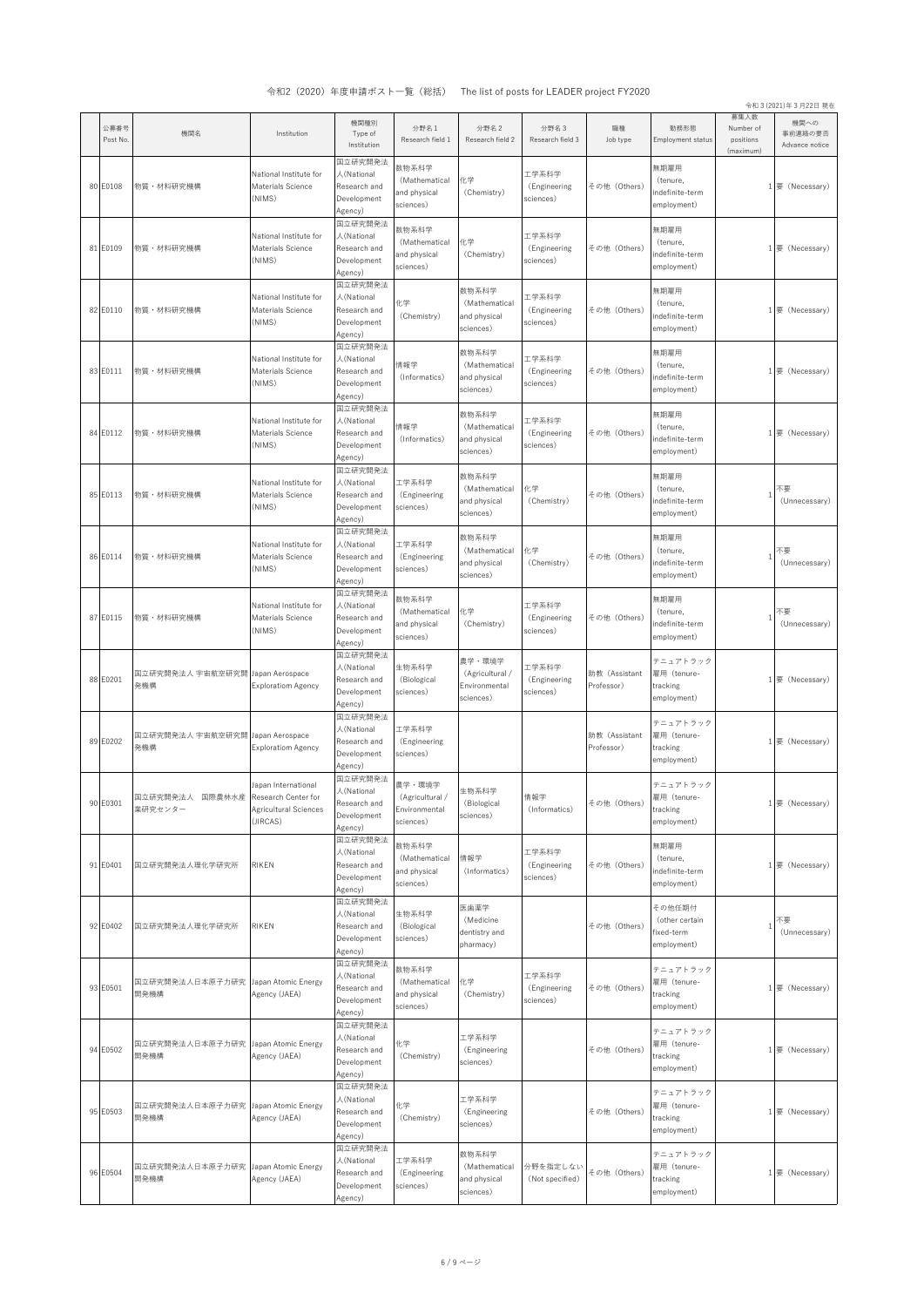|                  |                             |                                                         |                                                                 |                                                         |                                                         |                                                         |                                                                                             |                                                            |                                             | 令和 3 (2021)年3月22日 現在              |
|------------------|-----------------------------|---------------------------------------------------------|-----------------------------------------------------------------|---------------------------------------------------------|---------------------------------------------------------|---------------------------------------------------------|---------------------------------------------------------------------------------------------|------------------------------------------------------------|---------------------------------------------|-----------------------------------|
| 公募番号<br>Post No. | 機関名                         | Institution                                             | 機関種別<br>Type of<br>Institution                                  | 分野名1<br>Research field 1                                | 分野名2<br>Research field 2                                | 分野名3<br>Research field 3                                | 職種<br>Job type                                                                              | 勤務形態<br>Employment status                                  | 募集人数<br>Number of<br>positions<br>(maximum) | 機関への<br>事前連絡の要否<br>Advance notice |
| 97 E0505         | 国立研究開発法人日本原子力研究<br>開発機構     | Japan Atomic Energy<br>Agency (JAEA)                    | 国立研究開発法<br>人(National<br>Research and<br>Development<br>Agency) | 工学系科学<br>(Engineering<br>sciences)                      | 情報学<br>(Informatics)                                    |                                                         | その他 (Others)                                                                                | テニュアトラック<br>雇用 (tenure-<br>tracking<br>employment)         |                                             | 1要 (Necessary)                    |
| 98 F0101         | LocationMind株式会社            | LocationMind Inc.                                       | 企業(Company)                                                     | 情報学<br>(Informatics)                                    | 数物系科学<br>(Mathematical<br>and physical<br>sciences)     | 工学系科学<br>(Engineering<br>sciences)                      | 主任研究員<br>(Senior<br>researcher)                                                             | 無期雇用<br>(tenure,<br>indefinite-term<br>employment)         | 3                                           | 要 (Necessary)                     |
| 99 F0201         | シンクサイト株式会社                  | ThinkCyte, Inc                                          | 企業(Company)                                                     | 生物系科学<br>(Biological<br>sciences)                       | 医歯薬学<br>(Medicine<br>dentistry and<br>pharmacy)         | 工学系科学<br>(Engineering<br>sciences)                      | グループリーダー<br>(Group leader)<br>主任研究員<br>(Senior<br>researcher),その employment)<br>他 (Others)  | 無期雇用<br>(tenure,<br>indefinite-term                        |                                             | 不要<br>(Unnecessary)               |
| 100 F0301        | Craif株式会社 (旧Icaria株式会<br>社) | Craif Inc. (former Icaria<br>$lnc.$ )                   | 企業(Company)                                                     | 化学<br>(Chemistry)                                       | 生物系科学<br>(Biological<br>sciences)                       | 情報学<br>(Informatics)                                    | グループリーダー<br>(Group leader)                                                                  | 無期雇用<br>(tenure,<br>indefinite-term<br>employment)         |                                             | 2要 (Necessary)                    |
| 101 F0302        | Craif株式会社 (旧Icaria株式会<br>社) | Craif Inc. (former Icaria<br>$lnc.$ )                   | 企業(Company)                                                     | 生物系科学<br>(Biological<br>sciences)                       | 化学<br>(Chemistry)                                       | 情報学<br>(Informatics)                                    | グループリーダー<br>(Group leader)                                                                  | 無期雇用<br>(tenure,<br>indefinite-term<br>employment)         | $\overline{c}$                              | 要 (Necessary)                     |
| 102 F0303        | Craif株式会社 (旧Icaria株式会<br>社) | Craif Inc. (former Icaria<br>$lnc.$ )                   | 企業(Company)                                                     | 情報学<br>(Informatics)<br>数物系科学                           | 化学<br>(Chemistry)                                       | 生物系科学<br>(Biological<br>sciences)                       | グループリーダー<br>(Group leader)                                                                  | 無期雇用<br>(tenure,<br>indefinite-term<br>employment)<br>無期雇用 | $\mathbf{1}$                                | 要 (Necessary)                     |
| 103 F0401        | 株式会社Nextremer               | Nextremer Co., Ltd.                                     | 企業(Company)                                                     | (Mathematical<br>and physical<br>sciences)              | 情報学<br>(Informatics)                                    | 工学系科学<br>(Engineering<br>sciences)                      | 主任研究員<br>(Senior<br>researcher)                                                             | (tenure,<br>indefinite-term<br>employment)                 |                                             | 1要 (Necessary)                    |
| 104 F0501        | 株式会社サイバーエージェント              | CyberAgent, Inc.                                        | 企業(Company)                                                     | 情報学<br>(Informatics)                                    | 社会科学(Social<br>sciences)                                |                                                         | その他 (Others)                                                                                | 無期雇用<br>(tenure,<br>indefinite-term<br>employment)         |                                             | 不要<br>(Unnecessary)               |
| 105 F0502        | 株式会社サイバーエージェント              | CyberAgent, Inc.                                        | 企業(Company)                                                     | 情報学<br>(Informatics)                                    |                                                         |                                                         | その他 (Others)                                                                                | 無期雇用<br>(tenure,<br>indefinite-term<br>employment)         | $\mathbf{1}$                                | 不要<br>(Unnecessary)               |
| 106 F0503        | 株式会社サイバーエージェント              | CyberAgent, Inc.                                        | 企業(Company)                                                     | 情報学<br>(Informatics)                                    |                                                         |                                                         | その他 (Others)                                                                                | 無期雇用<br>(tenure,<br>indefinite-term<br>employment)         | $\overline{1}$                              | 不要<br>(Unnecessary)               |
| 107 F0504        | 株式会社サイバーエージェント              | CyberAgent, Inc.                                        | 企業(Company)                                                     | 情報学<br>(Informatics)                                    |                                                         |                                                         | その他 (Others)                                                                                | 無期雇用<br>(tenure,<br>indefinite-term<br>employment)         | $\overline{1}$                              | 不要<br>(Unnecessary)               |
| 108 F0601        | パナソニック株式会社 イノベー<br>ション推進部門  | Panasonic Corporation<br>Innovation Promotion<br>Sector | 企業(Company)                                                     | 工学系科学<br>(Engineering<br>sciences)                      | 化学<br>(Chemistry)                                       | 農学・環境学<br>(Agricultural /<br>Environmental<br>sciences) | 主任研究員<br>(Senior<br>researcher)                                                             | 無期雇用<br>(tenure.<br>indefinite-term<br>employment)         | $\mathbf{1}$                                | 不要<br>(Unnecessary)               |
| 109 F0701        | 株式会社オンチップ・バイオテク<br>ノロジーズ    | On-chip<br>Biotechnologies Co.,<br>Ltd.                 | 企業(Company)                                                     | 生物系科学<br>(Biological<br>sciences)                       | 工学系科学<br>(Engineering<br>sciences)                      | 医歯薬学<br>(Medicine<br>dentistry and<br>pharmacy)         | グループリーダー<br>(Group leader)<br>主任研究員<br>(Senior<br>researcher) 、その employment)<br>他 (Others) | 無期雇用<br>(tenure,<br>indefinite-term                        | $\mathbf{1}$                                | 不要<br>(Unnecessary)               |
| 110 F0801        | コニカミノルタ株式会社                 | KONICA MINOLTA,<br>INC.                                 | 企業(Company)                                                     | 化学<br>(Chemistry)                                       | 工学系科学<br>(Engineering<br>sciences)                      | 情報学<br>(Informatics)                                    | グループリーダー<br>(Group leader)<br>主任研究員<br>(Senior<br>researcher)                               | テニュアトラック<br>雇用 (tenure-<br>tracking<br>employment)         | $\mathbf{1}$                                | 不要<br>(Unnecessary)               |
| 111 F0901        | 株式会社ソニーコンピュータサイ<br>エンス研究所   | Sony Computer science<br>Laboratories, Inc.             | 企業(Company)                                                     | 分野を指定しない<br>(Not specified)                             |                                                         |                                                         | その他 (Others)                                                                                | その他任期付<br>(other certain<br>fixed-term<br>employment)      | $\overline{c}$                              | 不要<br>(Unnecessary)               |
| 112 F0902        | 株式会社ソニーコンピュータサイ<br>エンス研究所   | Sony Computer science<br>Laboratories, Inc.             | 企業(Company)                                                     | 分野を指定しない<br>(Not specified)                             | 情報学<br>(Informatics)                                    | 工学系科学<br>(Engineering<br>sciences)                      | その他 (Others)                                                                                | その他任期付<br>(other certain<br>fixed-term<br>employment)      | 3                                           | 不要<br>(Unnecessary)               |
| 113 F1001        | 株式会社セツロテック                  | SetsuroTech Inc.                                        | 企業(Company)                                                     | 生物系科学<br>(Biological<br>sciences)                       | 農学・環境学<br>(Agricultural /<br>Environmental<br>sciences) | 医歯薬学<br>(Medicine<br>dentistry and<br>pharmacy)         | グループリーダー<br>(Group leader)<br>主任研究員<br>(Senior<br>researcher),その employment)<br>他 (Others)  | その他任期付<br>(other certain<br>fixed-term                     |                                             | 不要<br>(Unnecessary)               |
| 114 F1002        | 株式会社セツロテック                  | SetsuroTech Inc.                                        | 企業(Company)                                                     | 農学・環境学<br>(Agricultural /<br>Environmental<br>sciences) | 生物系科学<br>(Biological<br>sciences)                       | 医歯薬学<br>(Medicine<br>dentistry and<br>pharmacy)         | グループリーダー<br>(Group leader)<br>主任研究員<br>(Senior<br>researcher),その employment)<br>他 (Others)  | その他任期付<br>(other certain<br>fixed-term                     | $\mathbf{1}$                                | 不要<br>(Unnecessary)               |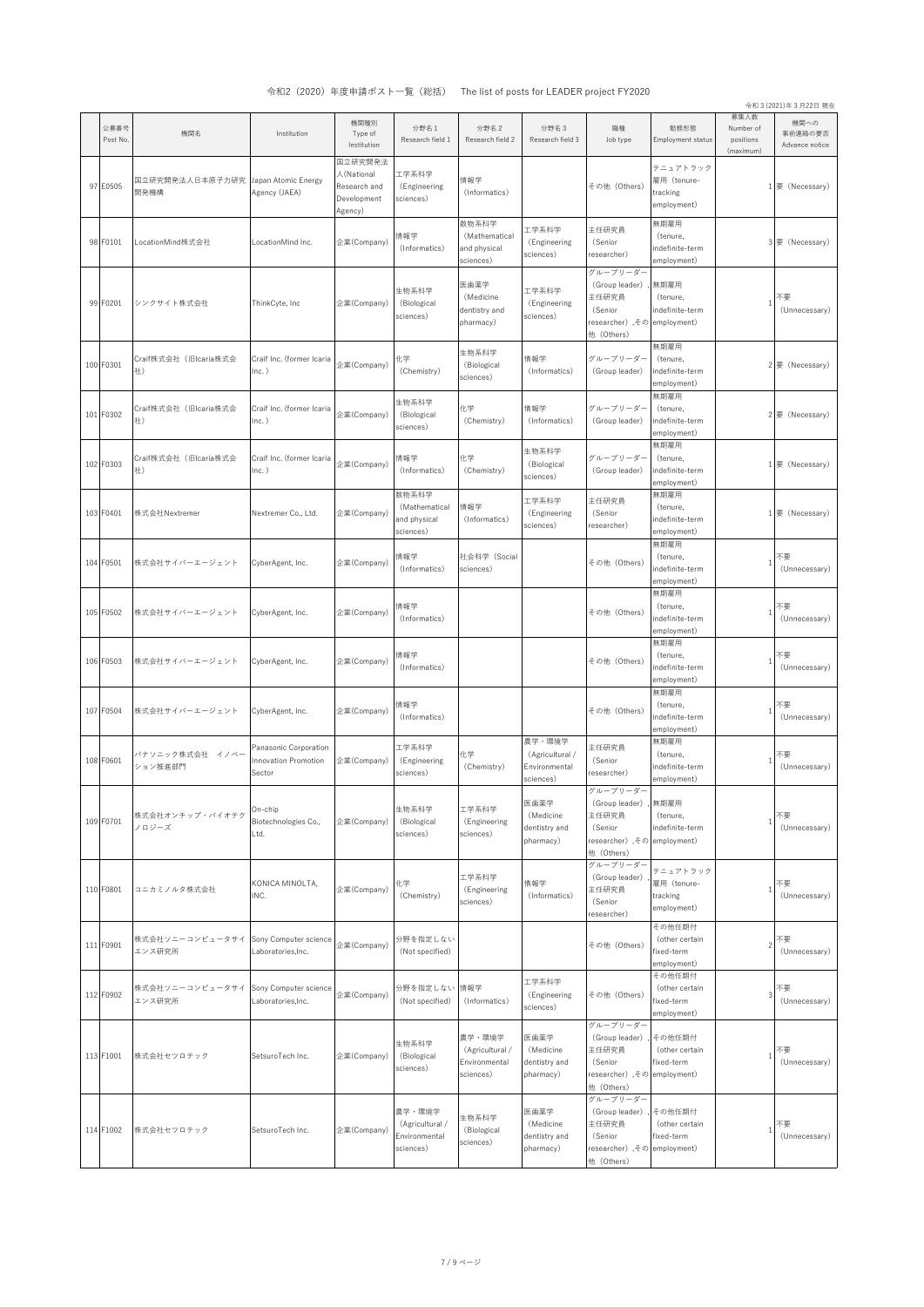|                  |                                           |                                        |                                |                                                         |                                                         |                                                         |                                                                                            |                                                                                             |                                             | 令和 3 (2021)年3月22日 現在              |
|------------------|-------------------------------------------|----------------------------------------|--------------------------------|---------------------------------------------------------|---------------------------------------------------------|---------------------------------------------------------|--------------------------------------------------------------------------------------------|---------------------------------------------------------------------------------------------|---------------------------------------------|-----------------------------------|
| 公募番号<br>Post No. | 機関名                                       | Institution                            | 機関種別<br>Type of<br>Institution | 分野名1<br>Research field 1                                | 分野名2<br>Research field 2                                | 分野名3<br>Research field 3                                | 職種<br>Job type                                                                             | 勤務形態<br>Employment status                                                                   | 募集人数<br>Number of<br>positions<br>(maximum) | 機関への<br>事前連絡の要否<br>Advance notice |
| 115 F1003        | 株式会社セツロテック                                | SetsuroTech Inc.                       | 企業(Company)                    | 農学・環境学<br>(Agricultural /<br>Environmental<br>sciences) | 生物系科学<br>(Biological<br>sciences)                       | 医歯薬学<br>(Medicine<br>dentistry and<br>pharmacy)         | グループリーダー<br>(Group leader)<br>主任研究員<br>(Senior<br>researcher),その employment)<br>他 (Others) | その他任期付<br>(other certain<br>fixed-term                                                      | $\overline{1}$                              | 不要<br>(Unnecessary)               |
| 116 F1101        | 株式会社日立製作所                                 | Hitachi, Ltd.                          | 企業(Company)                    | 情報学<br>(Informatics)                                    | 工学系科学<br>(Engineering<br>sciences)                      |                                                         | その他 (Others)                                                                               | 無期雇用<br>(tenure,<br>indefinite-term<br>employment)                                          | $\overline{1}$                              | 不要<br>(Unnecessary)               |
| 117 F1102        | 株式会社日立製作所                                 | Hitachi, Ltd.                          | 企業(Company)                    | 工学系科学<br>(Engineering<br>sciences)                      | 情報学<br>(Informatics)                                    |                                                         | その他 (Others)                                                                               | 無期雇用<br>(tenure,<br>indefinite-term<br>employment)                                          | $\overline{1}$                              | 不要<br>(Unnecessary)               |
| 118 F1103        | 株式会社日立製作所                                 | Hitachi, Ltd.                          | 企業(Company)                    | 情報学<br>(Informatics)                                    | 工学系科学<br>(Engineering<br>sciences)                      |                                                         | その他 (Others)                                                                               | 無期雇用<br>(tenure,<br>indefinite-term<br>employment)                                          | $\overline{1}$                              | 不要<br>(Unnecessary)               |
| 119 F1201        | 株式会社VEQTA                                 | VEQTA , Inc.                           | 企業(Company)                    | 生物系科学<br>(Biological<br>sciences)                       | 農学・環境学<br>(Agricultural /<br>Environmental<br>sciences) |                                                         | 主任研究員<br>(Senior<br>researcher)                                                            | 無期雇用<br>(tenure,<br>indefinite-term<br>employment)                                          | $\overline{1}$                              | 不要<br>(Unnecessary)               |
| 120 F1301        | 株式会社digzyme                               | digzyme Inc.                           | 企業(Company)                    | 生物系科学<br>(Biological<br>sciences)                       | 情報学<br>(Informatics)                                    | 化学<br>(Chemistry)                                       | 主任研究員<br>(Senior<br>researcher)                                                            | 無期雇用<br>(tenure,<br>indefinite-term<br>employment)                                          | $\overline{1}$                              | 不要<br>(Unnecessary)               |
| 121 F1401        | Navier株式会社                                | Navier Inc.                            | 企業(Company)                    | 情報学<br>(Informatics)                                    | 数物系科学<br>(Mathematical<br>and physical<br>sciences)     | 工学系科学<br>(Engineering<br>sciences)                      | 主任研究員<br>(Senior<br>researcher)                                                            | 無期雇用<br>(tenure,<br>indefinite-term<br>employment)                                          | $\overline{\phantom{a}}$                    | 不要<br>(Unnecessary)               |
| 122 F1501        | オリシロジェノミクス株式会社                            | OriCiro Genomics, Inc.                 | 企業(Company)                    | 生物系科学<br>(Biological<br>sciences)                       | 医歯薬学<br>(Medicine<br>dentistry and<br>pharmacy)         | 農学・環境学<br>(Agricultural /<br>Environmental<br>sciences) | グループリーダー<br>(Group leader)<br>主任研究員<br>(Senior<br>researcher)                              | 無期雇用<br>(tenure,<br>indefinite-term<br>employment)                                          | $\overline{1}$                              | 不要<br>(Unnecessary)               |
| 123 F1601        | Ghoonuts株式会社                              | Ghoonuts Inc.                          | 企業(Company)                    | 生物系科学<br>(Biological<br>sciences)                       | 工学系科学<br>(Engineering<br>sciences)                      | 社会科学(Social<br>sciences)                                | グループリーダー<br>(Group leader)<br>主任研究員<br>(Senior<br>researcher) ,その 用 (tenure-<br>他 (Others) | 無期雇用<br>(tenure,<br>indefinite-term<br>employment),テ<br>ニュアトラック雇<br>tracking<br>employment) | $\overline{\phantom{a}}$                    | 不要<br>(Unnecessary)               |
| 124 F1701        | シミックファーマサイエンス株式 CMIC Pharma Science<br>会社 | Co., Ltd.                              | 企業(Company)                    | 生物系科学<br>(Biological<br>sciences)                       | 医歯薬学<br>(Medicine<br>dentistry and<br>pharmacy)         | 化学<br>(Chemistry)                                       | 主任研究員<br>(Senior<br>researcher)                                                            | 無期雇用<br>(tenure,<br>indefinite-term<br>employment)                                          | $\overline{\phantom{a}}$                    | 不要<br>(Unnecessary)               |
| 125 F1801        | 株式会社ヒューマノーム研究所                            | Humanome Lab., Inc.                    | 企業(Company)                    | 情報学<br>(Informatics)                                    | 生物系科学<br>(Biological<br>sciences)                       | 医歯薬学<br>(Medicine<br>dentistry and<br>pharmacy)         | 主任研究員<br>(Senior<br>researcher)                                                            | 無期雇用<br>(tenure,<br>indefinite-term<br>employment)                                          | $\overline{1}$                              | 不要<br>(Unnecessary)               |
| 126 F1901        | 株式会社夏目綜合研究所                               | Natsume Research<br>Institute,Co.,Ltd. | 企業(Company)                    | 工学系科学<br>(Engineering<br>sciences)                      | 生物系科学<br>(Biological<br>sciences)                       | 情報学<br>(Informatics)                                    | 主任研究員<br>(Senior<br>researcher)                                                            | テニュアトラック<br>雇用 (tenure-<br>tracking<br>employment)                                          | 1                                           | 不要<br>(Unnecessary)               |
| 127 F2001        | リージョナルフィッシュ株式会社                           | Regional Fish Institute,<br>Ltd.       | 企業(Company)                    | 農学・環境学<br>(Agricultural /<br>Environmental<br>sciences) | 生物系科学<br>(Biological<br>sciences)                       | 分野を指定しない<br>(Not specified)                             | グループリーダー<br>(Group leader)<br>主任研究員<br>(Senior<br>'esearcher)                              | 無期雇用<br>(tenure,<br>indefinite-term<br>employment)                                          | 3                                           | 不要<br>(Unnecessary)               |
| 128 F2101        | 株式会社Jij                                   | Jij Inc.                               | 企業(Company)                    | 数物系科学<br>(Mathematical<br>and physical<br>sciences)     |                                                         |                                                         | グループリーダー<br>(Group leader)<br>主任研究員<br>(Senior<br>researcher)                              | 無期雇用<br>(tenure,<br>indefinite-term<br>employment)                                          | 1                                           | 不要<br>(Unnecessary)               |
| 129 F2201        | Mantra株式会社                                | Mantra Inc.                            | 企業(Company)                    | 情報学<br>(Informatics)                                    |                                                         |                                                         | グループリーダー<br>(Group leader)<br>主任研究員<br>(Senior<br>researcher)                              | テニュアトラック<br>雇用 (tenure-<br>tracking<br>employment)                                          | $\overline{1}$                              | 不要<br>(Unnecessary)               |
| 130 F2301        | NUProtein株式会社                             | NUProtein Co., Ltd.                    | 企業(Company)                    | 生物系科学<br>(Biological<br>sciences)                       | 農学・環境学<br>(Agricultural /<br>Environmental<br>sciences) |                                                         | 主任研究員<br>(Senior<br>researcher)                                                            | 無期雇用<br>(tenure,<br>indefinite-term<br>employment)                                          | $\overline{1}$                              | 不要<br>(Unnecessary)               |
| 131 F2401        | 大塚製薬株式会社                                  | Otsuka Pharmaceutical<br>Co.Ltd        | 企業(Company)                    | 医歯薬学<br>(Medicine<br>dentistry and<br>pharmacy)         | 生物系科学<br>(Biological<br>sciences)                       | 情報学<br>(Informatics)                                    | グループリーダー<br>(Group leader)<br>主任研究員<br>(Senior<br>researcher),その employment)<br>他 (Others) | 無期雇用<br>(tenure,<br>indefinite-term                                                         | $\overline{c}$                              | 不要<br>(Unnecessary)               |
| 132 F2501        | アイ'エムセップ株式会社                              | I'MSEP Co., Ltd.                       | 企業(Company)                    | 化学<br>(Chemistry)                                       |                                                         |                                                         | その他 (Others)                                                                               | 無期雇用<br>(tenure,<br>indefinite-term<br>employment)                                          | $\overline{1}$                              | 不要<br>(Unnecessary)               |